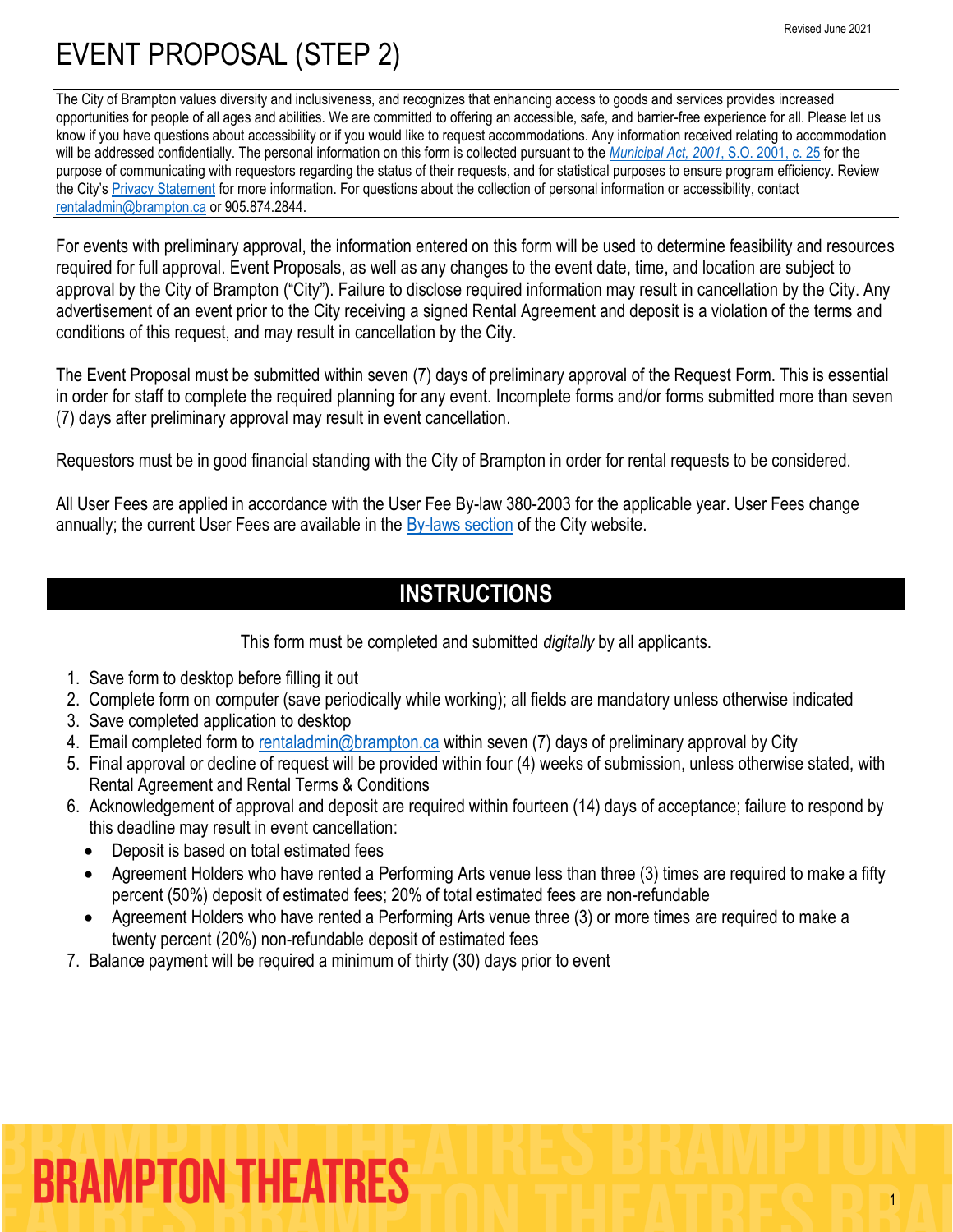**OVERVIEW**

Event Title:

Event Date:

Organization Name:

**Information provided here will determine the costs that will be captured in the Rental Agreement. The costs to provide the services requested here will be determined at the sole discretion of the City of Brampton, based on the User Fee By-law 380-2003 for the applicable year, available in the [By-laws section](http://www.brampton.ca/EN/City-Hall/Bylaws/Pages/Welcome.aspx) of the City website.**

#### **SCHEDULE**

This information will determine the costs and resources required to execute the event. Attach a full schedule if needed.

| <b>ACTIVITY TYPE</b>            | <b>CHECK</b><br><b>IF APPLICABLE</b> | <b>START</b><br>TIME | <b>END</b><br><b>TIME</b> | <b>ESTIMATED ATTENDANCE</b>                                                                                            | <b>LOCATION</b> |
|---------------------------------|--------------------------------------|----------------------|---------------------------|------------------------------------------------------------------------------------------------------------------------|-----------------|
| Additional set-up day           |                                      |                      |                           |                                                                                                                        |                 |
| Date:                           |                                      |                      |                           |                                                                                                                        |                 |
| Load-In/Set-Up                  |                                      |                      |                           |                                                                                                                        |                 |
| Sound Check                     |                                      |                      |                           |                                                                                                                        |                 |
| Rehearsal                       |                                      |                      |                           | $\Box$ Less than ten (10) people                                                                                       |                 |
|                                 |                                      |                      |                           | $\Box$ Ten (10) people or more                                                                                         |                 |
| Lobby Doors Open                |                                      |                      |                           | Lobby doors will open one (1) hour before stage show start,<br>but can be earlier upon request and at additional cost. |                 |
| <b>Pre-Event Reception</b>      |                                      |                      |                           |                                                                                                                        |                 |
| Pre-Event Meet & Greet          |                                      |                      |                           |                                                                                                                        |                 |
| Act One (stage show)            |                                      |                      |                           |                                                                                                                        |                 |
| <b>First Intermission/Break</b> |                                      |                      |                           |                                                                                                                        |                 |
| Act Two                         |                                      |                      |                           |                                                                                                                        |                 |
| Second Intermission/Break       |                                      |                      |                           |                                                                                                                        |                 |
| <b>Act Three</b>                |                                      |                      |                           |                                                                                                                        |                 |
| Post Event Reception            |                                      |                      |                           |                                                                                                                        |                 |
| Post Event Meet & Greet         |                                      |                      |                           |                                                                                                                        |                 |
| Strike/Take-Down/Load-Out       |                                      |                      |                           |                                                                                                                        |                 |

#### **Will the Studio be required?** *The Rose and LBP only*

 $\Box$  Yes, for public access at The Rose: silent auction, food vendors, reception, etc.

□ Yes, for private access: private reception with limited capacity, caterer set up, rehearsal, holding area, change area, etc.

 $\Box$  No, the studio can be rented out or used by the City for another purpose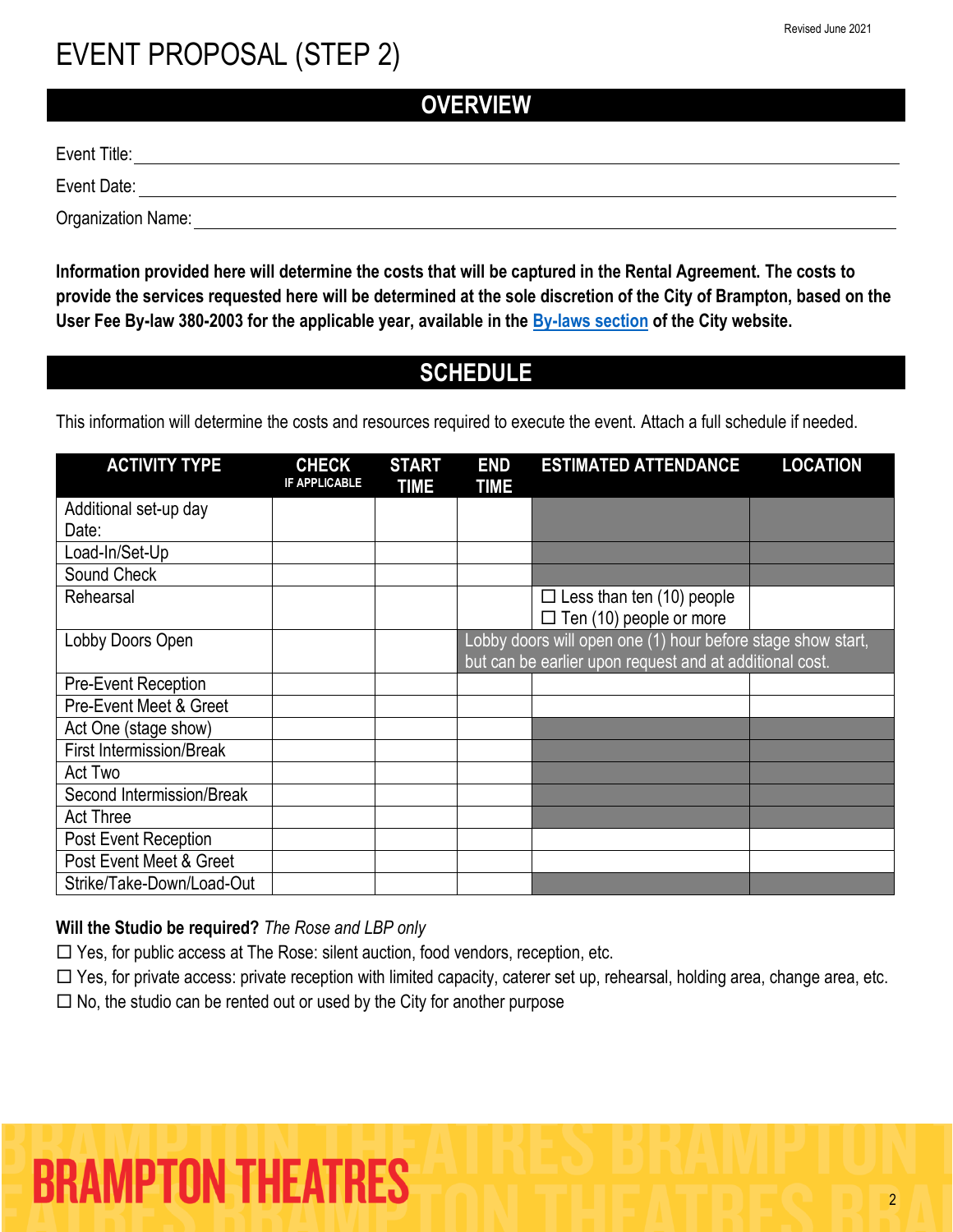#### **Will there be vendors at the event?**

 $\Box$  Yes; approximately how many?  $\Box$  No

#### **INSURANCE**

General liability insurance is required for all activities and events at City of Brampton venues.

#### **Select one of the following:**

- $\Box$  I will purchase insurance coverage from the City's insurance provider
- $\Box$  I will provide proof of insurance coverage from a recognized insurance provider on the City template

Proof of insurance must be submitted t[o rentaladmin@brampton.ca](mailto:rentaladmin@brampton.ca) a minimum of fourteen (14) days prior to the start of the rental. If insurance is not received by this date, the cost of insurance from the City's provider will be added to the Rental Agreement. See the [Theatres Insurance Fact Sheet](https://tickets.brampton.ca/Online/default.asp?BOparam::WScontent::loadArticle::permalink=RentTheRose&BOparam::WScontent::loadArticle::context_id=) or the [Garden Square Insurance Fact Sheet](https://www.brampton.ca/EN/Arts-Culture-Tourism/garden-square/Pages/Book-the-Square.aspx) for details.

#### **FOOD AND BEVERAGE**

#### **THE ROSE BAR**

Based on the event details, the City will determine if the bar(s) will open for food and drink service. If the City determines that the theatre bar(s) will be open, clients can request that they be closed at an additional cost (Bar Closure Fee). If the City determines that the theatre bar(s) will be closed, clients can request that they be open at an additional cost (Food & Beverage Server Fee). If applicable, additional charges will be added to the Rental Agreement.

#### **Select preference:**

- $\Box$  Open, even if there is an additional charge
- $\Box$  Open, but only if there is no additional charge
- $\square$  Closed, even if there is an additional charge
- $\Box$  Closed, but only if there is no additional charge

The bar(s) open one (1) hour prior to the start of the stage performance, and close immediately following the end of intermission. In the event that there is no intermission, the Bar will close immediately following start of the stage performance. Food and beverage services such as extended hours may be available at additional cost, and must be requested and discussed in advance of the event.

#### **Are additional food and beverage services from the City required?**

 $\Box$  Yes; what services?  $\Box$  No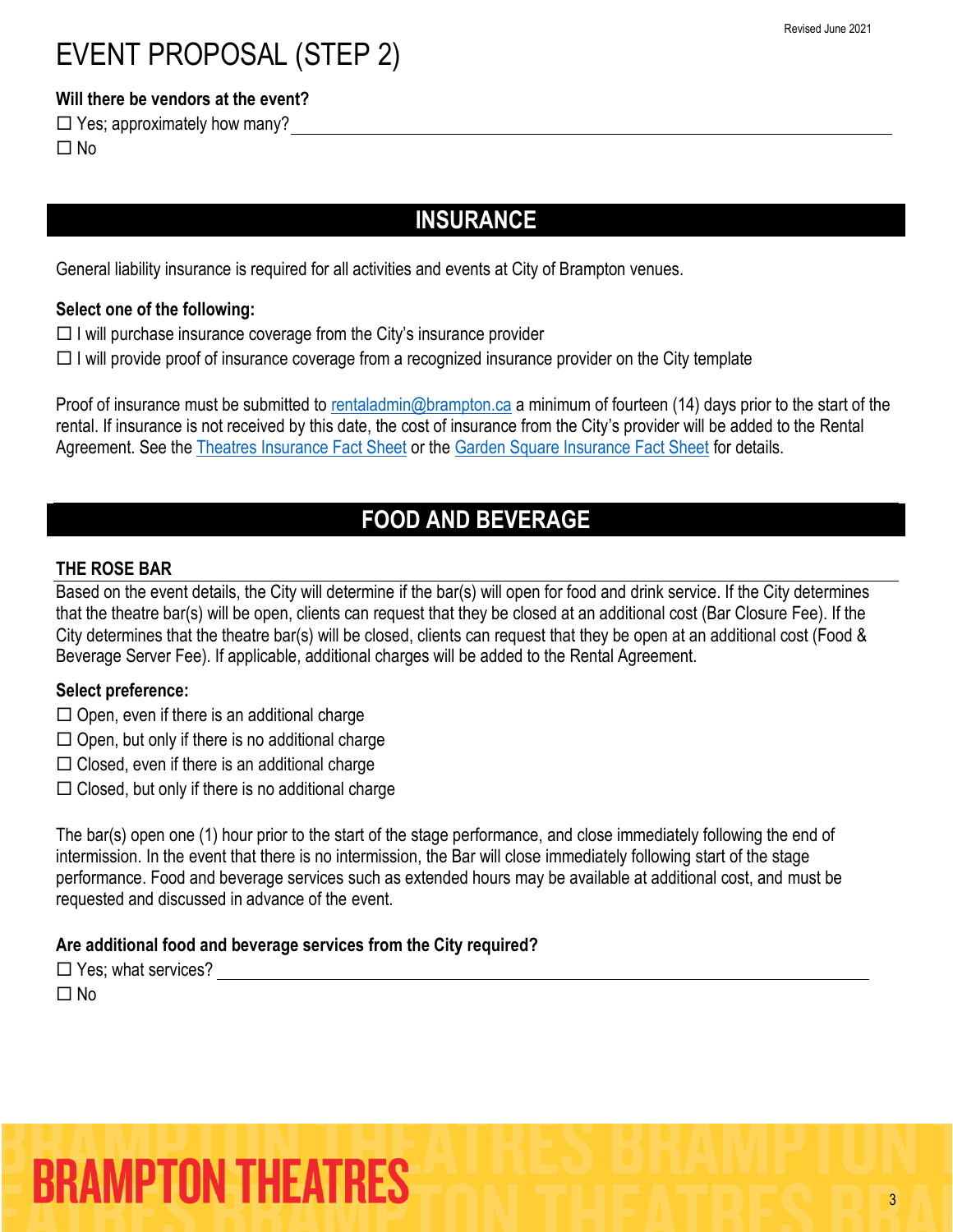#### **CATERING**

#### **Will the event be catered?**

 $\Box$  Yes

 $\Box$ No

#### **How many caterers will be onsite?**

#### **TECHNICAL INFORMATION**

Technical equipment is subject to availability; for details, see Rate Sheets on the [Rentals](https://tickets.brampton.ca/Online/default.asp?BOparam::WScontent::loadArticle::permalink=RentTheRose&BOparam::WScontent::loadArticle::context_id=) page of the venue website.

#### **STAGING**

Sets constructed on the stage must be made and restored during the rental period identified on the Rental Agreement.

#### **Will stage elements be used (backdrops, walls, flown scenery/fly system, pipe and drape)?** *Rose Main Stage only*

No

If yes, provide details (description, materials, size)

**Will the stage elements require set-up time in addition to the times entered in the Schedule section?**

 $\Box$  Yes

 $\Box$  No

**If the fly system is required, will the pieces be moving during the show?** *The Rose Main Stage only*

 $\Box$  Yes

 $\Box$  No

#### **Are risers required?**

 $\Box$  Yes 4'x6'; how many?

 $\Box$  Yes 4'x8'; how many?

 $\square$  No

#### **Will an outdoor stage be required?** *Garden Square only*

Yes; StageLine 75, for what activities?

□ Yes; StageLine 250, for what activities?

□ Yes; Fountain Stage, for what activities?

Yes; Riser Stage; for what activities?

#### $\Box$  No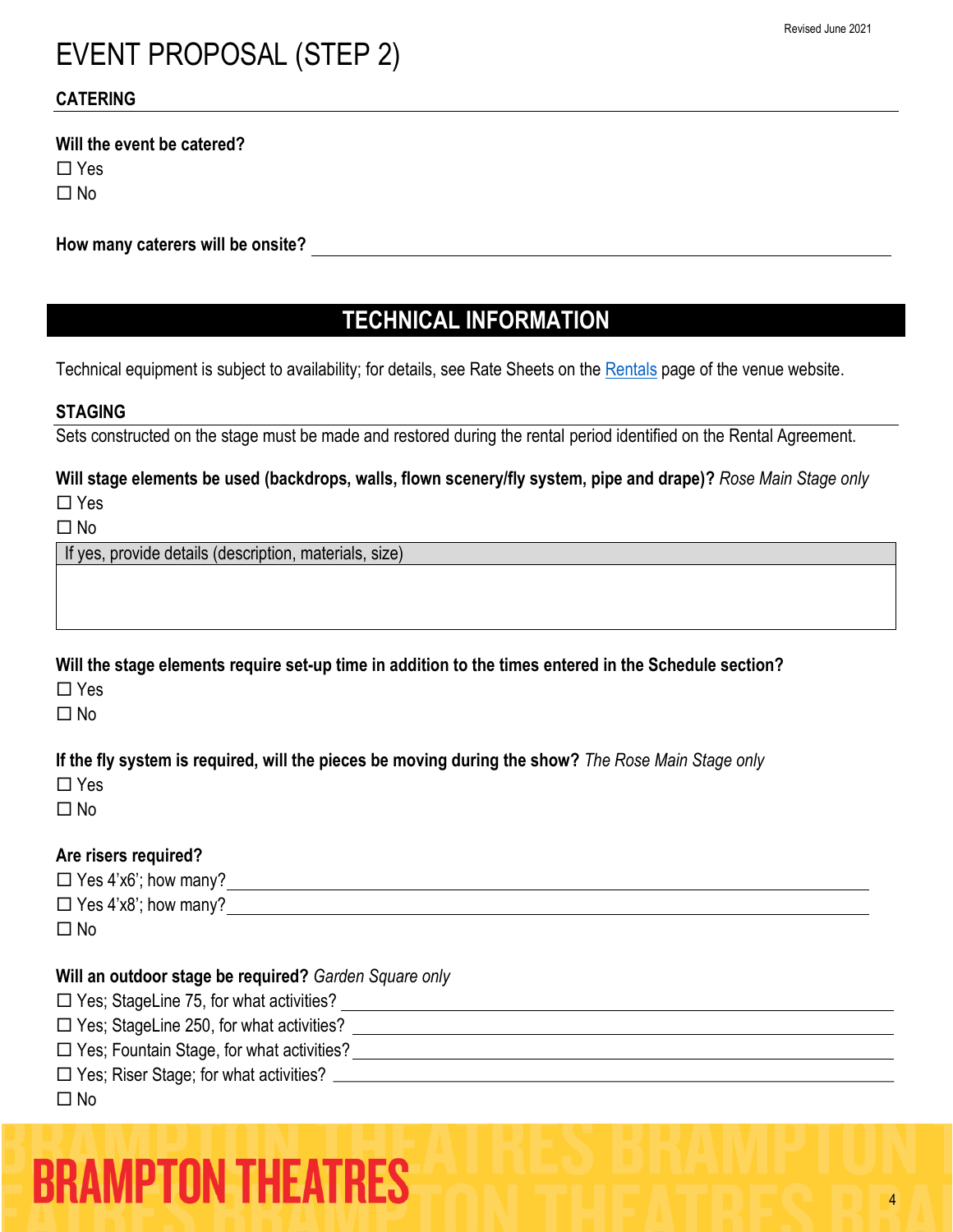#### **Will the acoustical shell be required?** *The Rose Main Stage only*

 $\Box$  No

#### **Will the dance floor be required?** *The Rose Main Stage only*

 $\Box$ No

#### **AUDIO**

| Will wireless microphones be required? |
|----------------------------------------|
| $\Box$ Yes; how many?                  |
| $\square$ No                           |
|                                        |
|                                        |
| Will audio monitors be required?       |
| $\Box$ Yes; how many?                  |

#### **Will speakers be required** *in addition* **to the house system?**

| $\Box$ Yes; how many? |  |
|-----------------------|--|
| $\Box$ No             |  |

#### **Will a piano be required?**

- $\Box$  The Rose Studio 6' Boston Piano (tuning required)
- $\Box$  The Rose Upper Lobby 6' Kawai Piano (tuning required)
- $\Box$  The Rose Main Stage 9' Steinway Piano (tuning required)
- Cyril Clark 6' Yamaha Piano (tuning optional)
- $\Box$  No

#### **LIGHTING**

Changes to the house lighting plot are made and restored at additional cost, and must take place during the rental period.

#### **Will any changes to the house lighting plot be required?** *Indoor venues only*

 $\Box$  Yes; lighting plot required no later than the Event Planning Meeting  $\Box$ No

#### **Is special lighting required?** *The Rose and Garden Square only*

- $\square$  LED package
- $\Box$  Moving head package in the air
- $\Box$  Moving head package on the floor
- $\Box$  The Rose Main Space Follow spot

#### $\Box$ No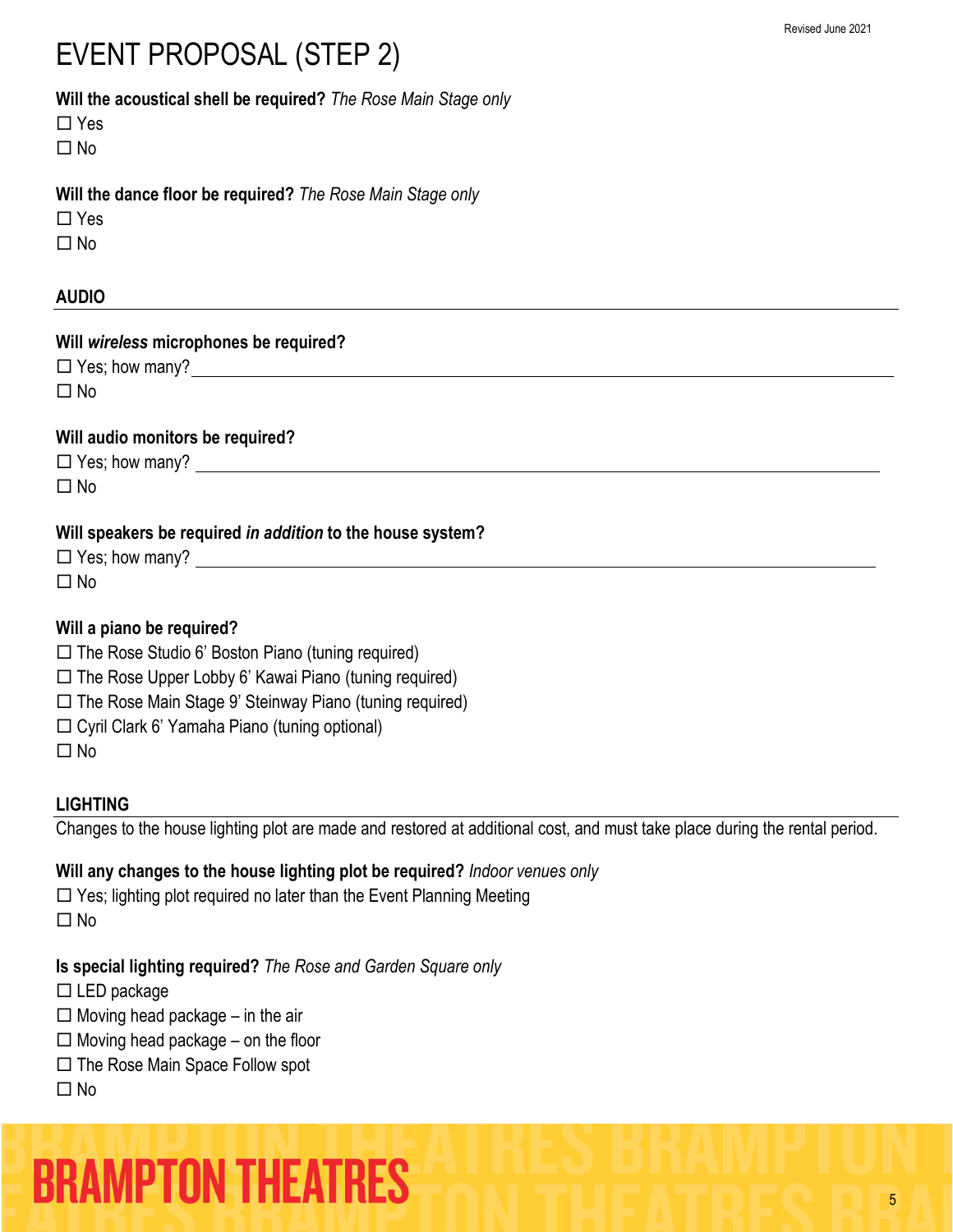**Is special effect lighting required?** *The Rose Mainstage, LBP, and Garden Square only*

| $\Box$ Haze; how many hazers (1-4)? |
|-------------------------------------|
| $\Box$ Fog                          |
| $\Box$ Strobe light                 |
|                                     |

- $\square$  Black light
- $\square$  No

#### **VIDEO**

#### **Will the event be broadcast live?**

□ Yes, using City of Brampton equipment

 $\square$  Yes, we will bring our own broadcast equipment

 $\Box$  No

#### **Will external video equipment be used (video cameras, video walls, projectors)?**

| $\Box$ Yes; what equipment? |  |
|-----------------------------|--|
| $\Box$ No                   |  |

#### **Will projector(s) be required?**

□ Yes

 $\Box$  No

#### **Will a projection surface be required?**

- $\Box$  Roll down screen (no additional charge)
- $\square$  Scrim
- □ Cyclorama
- $\Box$  Medium portable video screen
- Large portable video screen
- □ Garden Square screen
- $\Box$ No

#### **If pre-recorded video or images will be used, what will the content be?**

- $\square$  Pre/post-show and intermission slides
- $\square$  PowerPoint presentation
- $\square$  Movie/film
- $\Box$  Multiple video cues throughout the show
- □ Other:
- $\square$  Not applicable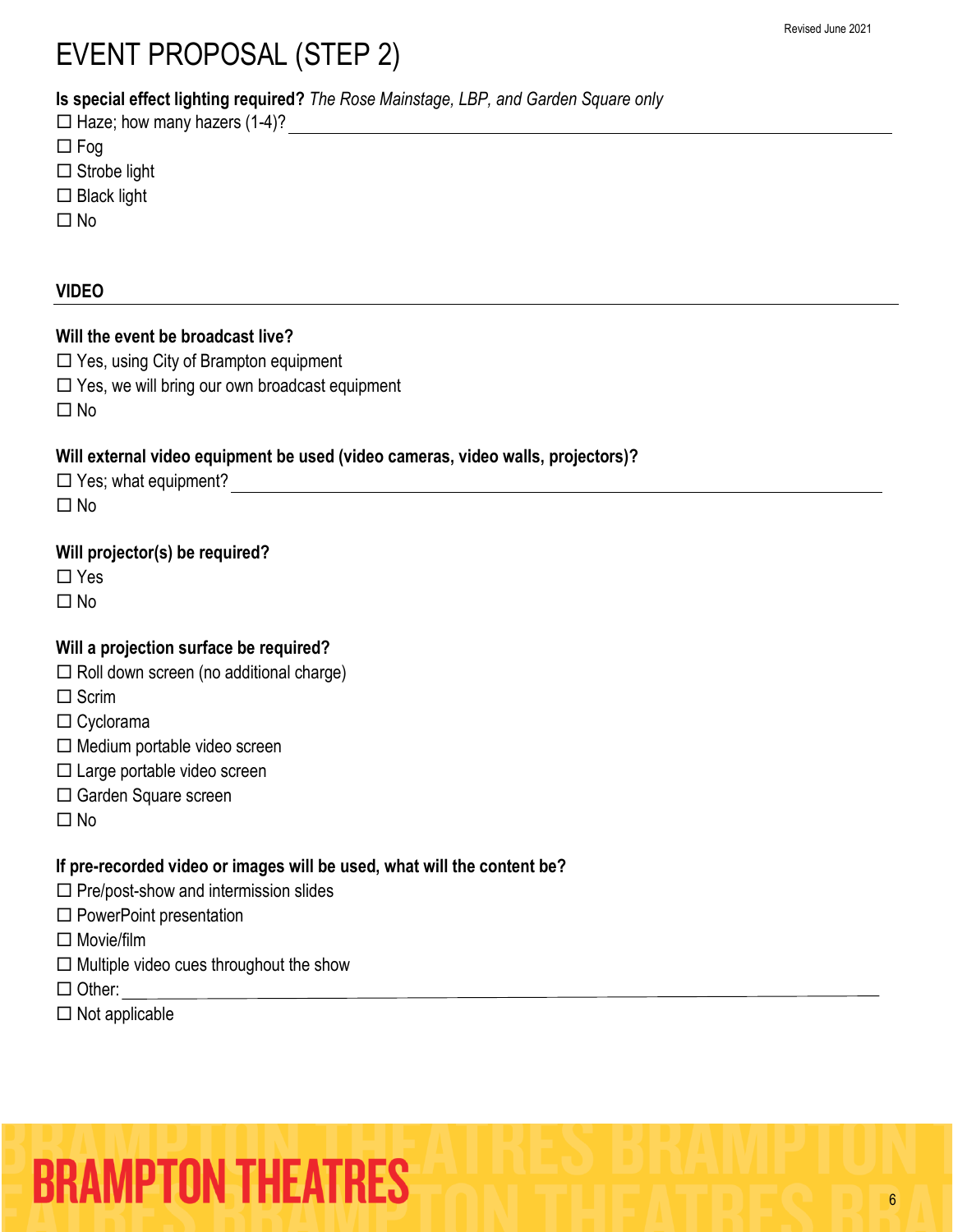### **SECURITY**

A full list of performers is required prior to a Rental Agreement being issued. Security requirements are determined by the City of Brampton's Corporate Security team; they are non-negotiable, and are payable by the client. Select all performer types that apply, and list all performers for each type whether they are confirmed or not. Attach a full list if needed.

□ LOCAL PERSONALITIES: recitals, emerging artists, community theatre productions

**RECOGNIZABLE PERSONALITIES:** established professional artists, television/radio personalities, athletes, dignitaries

List all recognizable personalities (anticipated and confirmed):

**HEADLINERS:** regionally acclaimed artists, social media following of 500,000+, household name outside of Canada

List all headliners (anticipated and confirmed):

□ **SUPERSTARS**: internationally renowned artists, social media following of 1 million+, international household name

List all superstars (anticipated and confirmed):

**VIPs**: politicians, celebrities, dignitaries, guests of honour

List all VIPs (anticipated and confirmed):

**Will close protection or any other third party security be provided by the event organizer?**

□ Yes

 $\Box$  No